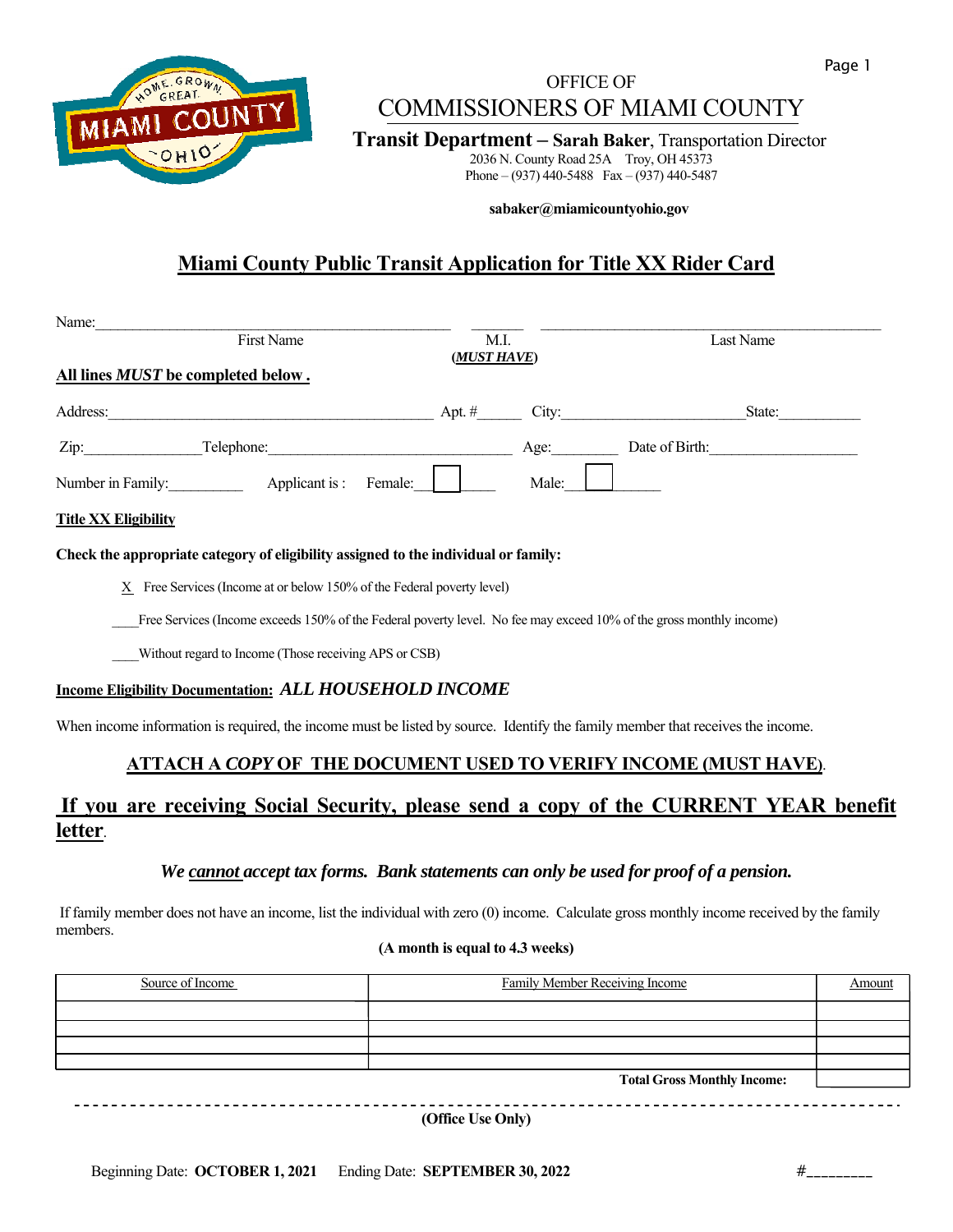## **Rights & Responsibilities:**

- 1. The right to apply for services and have eligibility determined within thirty days.
- 2. The right to receive any needed services listed in the county's profile as provided in the consumer's eligibility category in the consumer's county provided all eligibility factors are met and sufficient funds are available to provide the services.
- 3. The right to a state hearing as described in division level designation of 5101:6 of the Administrative Code.
- 4. The responsibility to report within five days any information that may affect eligibility.
- 5. The responsibility to provide documentation to substantiate eligibility.
- 6. The responsibility to cooperate with subsequent efforts to assess the error rate of the eligibility process.
- 7. The right to be advised of the eligibility requirements for Social Services.
- 8. The right to safeguarding of information reported by or about the consumer to the extent permitted by law.

This application/Service Plan must be signed by the applicant or an individual acting on behalf of the applicant. The date of the applicant's signature must be entered.

**By my signature below, I certify that the information given on this application is correct and I agree to promptly report any changes in the information. I give consent for the agency to make whatever contacts are necessary to determine my eligibility and I hereby authorize the release of information necessary to determine my eligibility for Title XX Social Services.** 

**I certify that my rights and responsibilities have been explained to me and I have received a copy of my rights and responsibilities.** 

**I understand that these services are funded by the Federal Title XX Block Grant, administered through the state's Job and Family Services System.** 

| Signature of Applicant/Authorized Representative: | Date. |
|---------------------------------------------------|-------|
|                                                   |       |

### --------------------------------------------------------------------------------------------------------------------------------------------------- *OFFICE USE ONLY*

Signature of Eligibility Worker:

Date application received into the agency: <br>Date eligibility established:

**Approved Denied**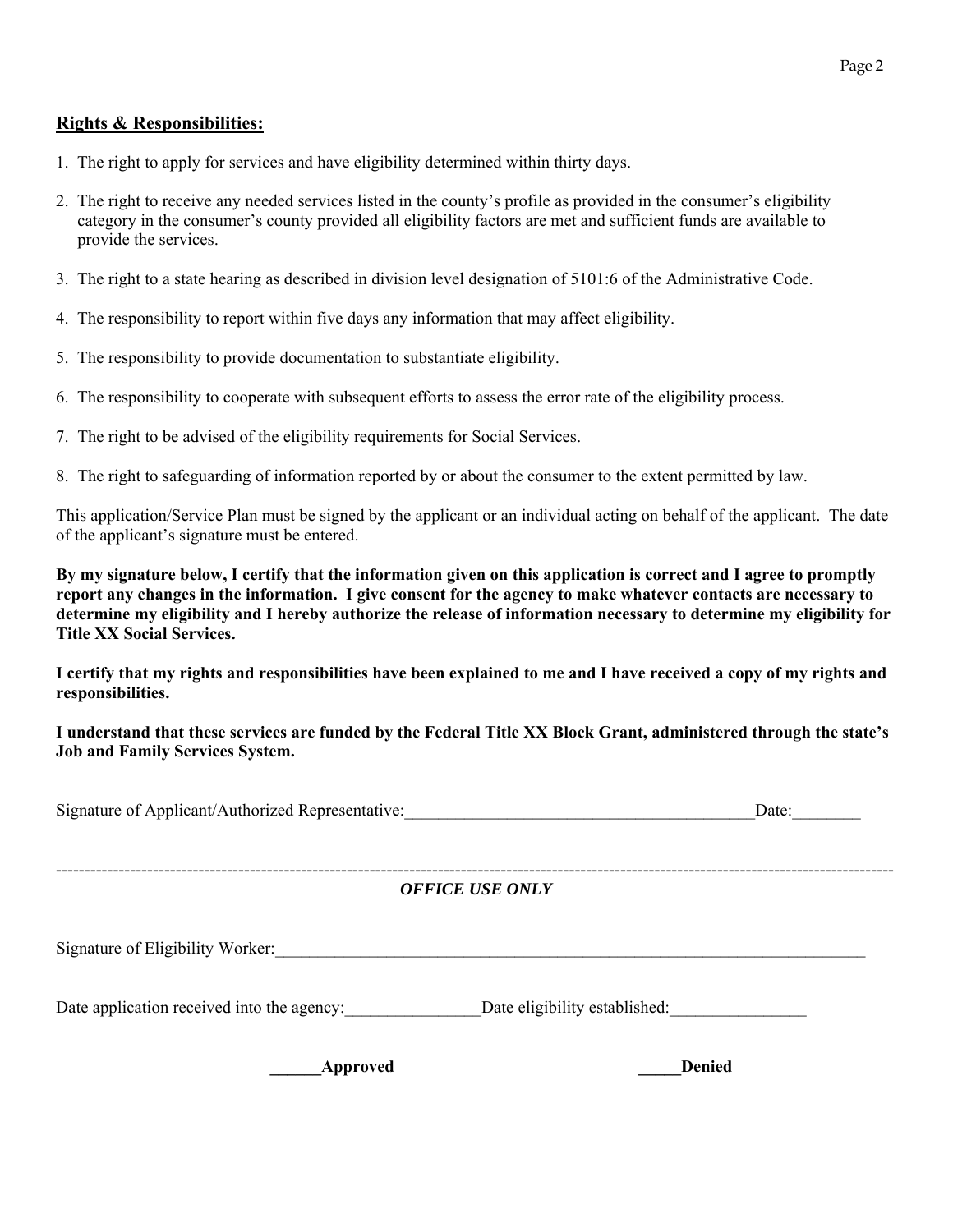## **JOB AND FAMILY SERVICES/TRANSIT No Show/Cancellation Policy**

## **Card will not be issued unless this form has been Signed and returned with application**

On the occasion of the riders second no show, service will be suspended for seven days.

### **A no show is defined as:**

- Passenger fails to call thirty minutes prior to the scheduled pick-up time to cancel
- The passenger does not call to cancel the trip
- The passenger is not available at the time of the scheduled pick-up
- The driver arrived either before, or at the scheduled pick up time, and has waited five minutes past the scheduled time. If the driver arrives past the scheduled pick up time, the driver will wait approximately two minutes before canceling the trip.

### **A cancellation is defined as:**

Passenger cancels their transportation more than thirty minutes before scheduled pick up time.

## **Exceptions will be at the discretion of the transit director only.**

### **Exceptions may include but are not limited to the following:**

- Admittance to hospital or emergency room by the passenger or immediate family (spouse, significant other, child parent, sibling, or similar step-relationships).
- $\triangleright$  Life threatening illness of the passenger or immediate family, as defined above.
- $\triangleright$  School delays/closings for the passenger or passenger's child.
- $\triangleright$  Weather emergencies that cause cancellations, closing or sever delays st the passenger's destination.
- Documented last-minute changes in the passenger's work schedule, due to the employer.
- Documented last-minute changes in school schedules/class meetings or durations.
- $\triangleright$  Documented health issues.
- Lateness or no-show of a disabled passenger's personal care attendant, resulting in delays to the passenger's normal preparation routine.

It shall be the responsibility of the passenger to notify staff of any no-shows meeting the above criteria, and to provide any documentation that may be required by staff. Such a waiver may be disallowed if a passenger demonstrates a flagrant pattern of abusing the process, as determined by the Miami County Transit Director.

Passengers shall be notified in writing of each no-show.

Passengers suspended from service, but who are appealing the suspension, shall continue to be eligible for service during the appeal process, unless there is a flagrant abuse of the service during this time, as determined by the Miami County Transit Director. The continued eligibility during an appeal does not apply if the passenger is appealing to an agency about the agency terminating its funding for trips.

## **On the occasion of the riders second no-show, service will be suspended for seven days.**

**Print Name:** \_\_\_\_\_\_\_\_\_\_\_\_\_\_\_\_\_\_\_\_\_\_\_\_\_\_\_\_\_\_\_\_\_\_\_\_\_\_\_\_\_\_\_\_\_\_\_\_\_\_\_\_\_\_\_\_

**Sign Name:**  $\blacksquare$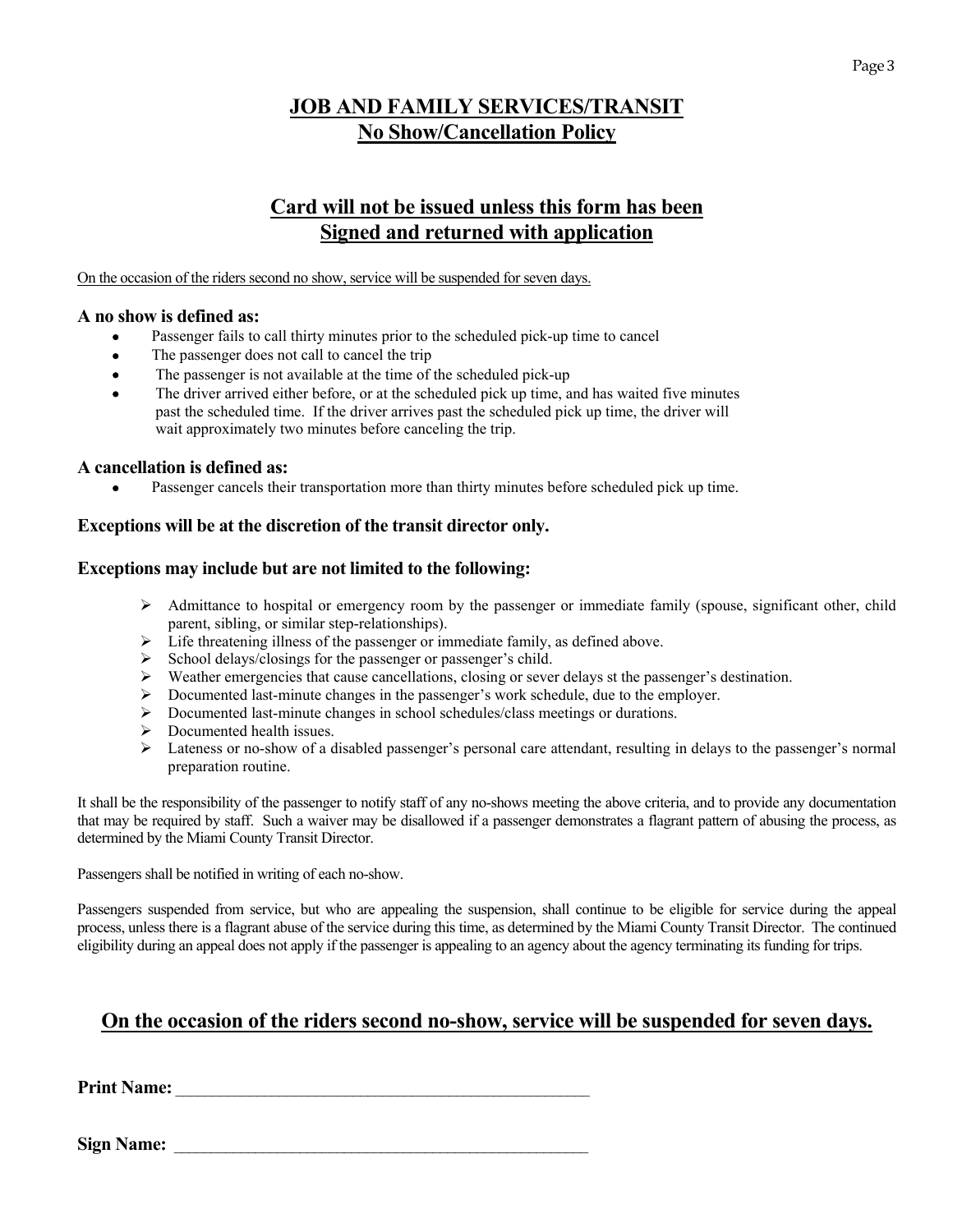# **Card will not be issued unless this form has been**

# **signed and returned with application**

As of July 1<sup>st</sup>, 2008, State rules and regulations require that all riders, that are clients of Job and Family Services, show their card to the driver and sign a client roster **each time** they board the bus.

If someone does not have their card, or refuses to sign the roster, they will not be permitted to ride the bus.

Any questions or concerns should be directed to the applicable case manager at Job and Family Services.

We appreciate your cooperation with this matter.

## **Miami County Public Transit**

**Print Name: \_\_\_\_\_\_\_\_\_\_\_\_\_\_\_\_\_\_\_\_\_\_\_\_\_\_\_\_\_\_\_\_\_\_\_\_\_\_\_\_\_\_\_\_\_\_\_** 

**Sign Name: \_\_\_\_\_\_\_\_\_\_\_\_\_\_\_\_\_\_\_\_\_\_\_\_\_\_\_\_\_\_\_\_\_\_\_\_\_\_\_\_\_\_\_\_\_\_\_** 

## **The card will not be issued if this form has not been signed on the front and back of each page and returned with application.**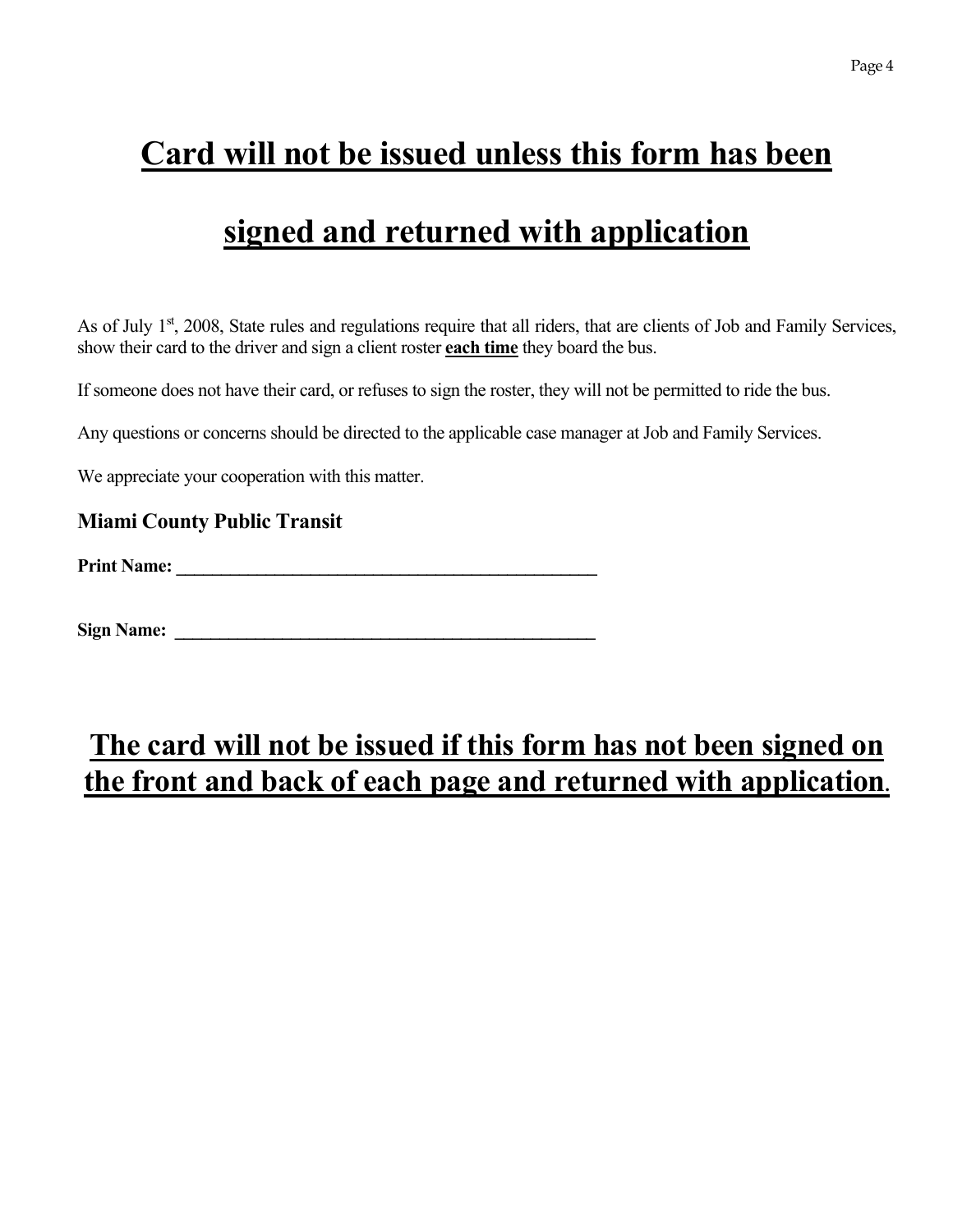## **EXPLANATION OF STATE HEARING PROCEDURES**

### **What Is A State Hearing?**

If you think there has been a mistake or delay on your case, you may want to ask for a State Hearing. You can ask for a hearing about actions by either the State Department of Human Services or the local agency. Local agencies include the county Department of Human Services (CDHS), the county child support enforcement agency (CSEA), and agencies under contract with them.

A state hearing is a meeting with you, someone from the local agency, and a hearing officer from the Ohio Department of Human Services (ODHS). The person from the local agency will explain the action it has taken or wants to take on your case. Then you will have a chance to tell why you think it is wrong. The hearing officer will listen to you and to the local agency, and may ask questions to help bring out all the facts. The hearing officer will review the facts presented at the hearing, and recommend a decision based on whether or not the rules were correctly followed in your case.

### **How To Ask For A Hearing:**

To ask for a hearing, call or write your local agency or write to the Ohio Department of Human Services, State Hearings, 30 East Broad Street, 31<sup>st</sup> Floor, Columbus, Ohio 43266-0423. If you receive a notice about denying, reducing, or stopping your assistance or services, fill out that form and mail it to State Hearings. You may also fax your hearing request to State Hearings at (614) 728-9574.

We must receive your hearing request within 90 days of the mailing date of the notice of action. However, if you receive food stamps, you may request a hearing on the amount of your food stamps at any time during your certification period.

If someone else makes a written request for you, it must include a written statement, signed by you, telling us that person is your representative. Only you can make a request by telephone.

### **Continuing Assistance or Services**

If you receive a notice that your assistance or services will be reduced, stopped, or restricted, the action will not be taken until the hearing is decided if we receive your hearing request within 15 days of the mailing date on the notice.

In the food stamp program, your benefits will continue only until the end of your certification period. After that you must reapply and be found eligible.

If your assistance or services have been changed without written notice, or if the change was made even though you requested a hearing, you can call the Bureau of State Hearings. If you need help doing this, call the appropriate ODHS district office, toll free at the following numbers: Canton, 1-800-686- 1569; Cincinnati, 1-800686-1571; Cleveland, 1-800-686-1551; Columbus, 1-800-686-1568, and Toledo, 1-800-686-1572. If you do not know which district to call, ask your local agency.

If your assistance is continuing and you lose the hearing, you may have to pay back any benefits that you were not eligible to receive.

The continuing assistance provisions described in this section do not apply to the child support program. If you request a hearing about child support services, your hearing request will have no effect on your receipt of services while your hearing is pending.

### **County Conference**

An informal meeting with a person from the local agency may settle the issue without the need for a state hearing.

Often this is the quickest way to solve a problem. At this meeting your case will be reviewed with you. If a mistake has been made, it can be corrected without the need for a state hearing. You can set up a county conference by asking your caseworker. If you are not satisfied with the results, you can still have a state hearing.

You do not have to have a county conference to have a state hearing. Asking for a county conference will not delay your state hearing.

### **When Will the Hearing Be Held?**

After your request for a hearing is received, the Bureau of State Hearings will send you a notice giving the date, time, and place of the hearing. This notice will be sent to you at least 10 days before the hearing. The notice also will tell you what to do if you cannot come to the hearing as scheduled.

### **Where Are Hearings Held?**

Hearings are usually held at the local agency. If you are unable to go there, the hearing may be held some other place convenient to you and to the other people involved. If you want the hearing held somewhere other than the local agency, be sure to tell us that on your hearing request.

### **Postponement of the Hearing**

If you cannot come to the hearing as scheduled, or if you need more time to prepare, you can ask the hearings section for a postponement. In the food stamp program postponements is limited to 30 days from the date of the first scheduled hearing. In all other programs, you must have a good reason to postpone the hearing.

### **If You Do Not Attend the Hearing**

The Bureau of State Hearings will send you a dismissal notice if you do not come to the hearing. If you want to continue with your request, you must contact the hearings section within 10 days and explain why you did not come to the hearing.

## *PLEASE KEEP THIS COPY*